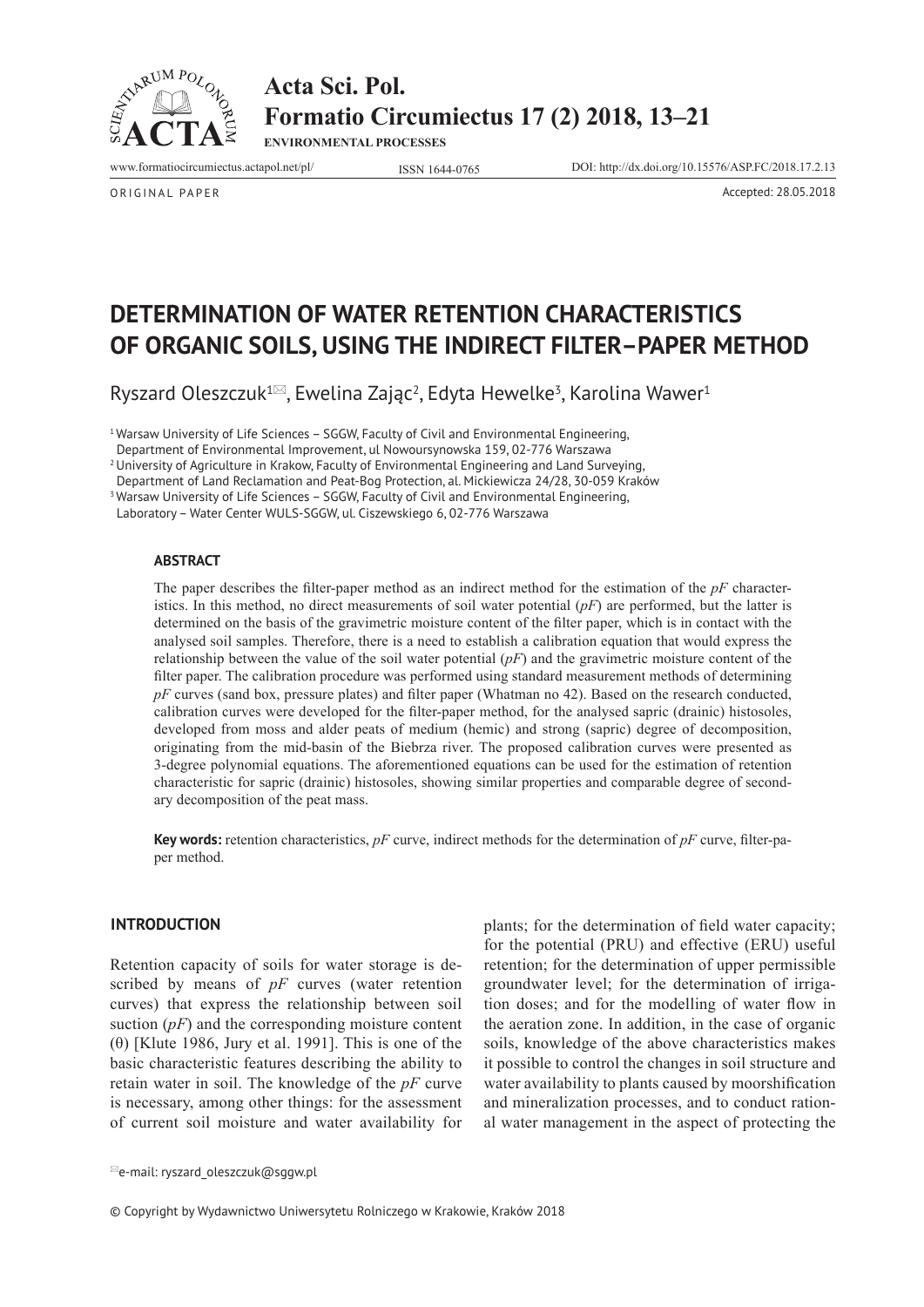soils against degradation [Brandyk 1990, Olszta and Zawadzki 1991, Ilnicki 2002, Brandyk et al. 2003, Szatyłowicz et al. 2007, Gnatowski et al. 2008, 2010, Gąsowska et al. 2015, Pokładek et al. 2016, Lipka et al. 2017]. The available methods for determining the water retention curve can be subdivided into laboratory methods, field methods, and intermediate methods. The standard methods for determining the characteristics of water retention curves are laboratory methods in which, in the process of water desorption using a pulverized or dust-kaolin block, a fragment of the *pF* curve is determined in the range of low values of soil water potential (*pF* 0–2.7). In the range of high values of soil water potential (*pF* 3.0–7.0), low-pressure and high-pressure chambers are used instead [Zawadzki 1973, Klute 1986, Mocek et al. 2010].

It is also possible to develop characteristics of water retention curves in natural (field) conditions. In that case, it is required that simultaneous measurements of the soil water potential (tensiometric method) and soil moisture (e.g. TDR method) are conducted in the soil profile at individual depths. In the case of this method of determining the *pF* curve, there may be some discrepancies in the results compared to the laboratory method, due to the fact that under laboratory conditions these characteristics are developed during desorption of water from soil samples (from full saturation to their gradual drying), while in the natural setting, due to changing meteorological conditions, these curves can be determined in conditions of sorption and desorption of water [Oleszczuk et al. 2000, 2013]. The above methodologies require access to specialized measuring equipment; furthermore, they are also labour-intensive and time-consuming. For these reasons, indirect methods for determining water retention curves have become very popular, consisting in developing statistical equations (usually multiple regression equations) between easily measurable physical parameters and characteristic points of the *pF* curve determined in laboratory conditions (point models), or description of the *pF* in its entire range (continuous models). Among examples of point models are the correlations developed, among others by Varaally and Mironienko [1979], and Ślusarczyk [1979], which make it possible to calculate the value of humidity at characteristic values of soil suction, on the basis of grain size distribution and content of organic matter. In the case of continuous models describing the *pF* curve in the entire range of moisture changes, the multiple regression equations (the so-called pedotransfer function) are often applied, developed by Wösten et al. [1999] for individual *pF* (θ*s*, θ*r* α, *n*) parameters, which are required in the analytical formula proposed by Van Genuchten [1980].

In recent years, indirect methods have become very popular, and there have been numerous publications that present the characteristics of *pF* curves as dependent on the basic physical and chemical properties [Wösten et al. 1999, Gnatowski et al. 2006, Hewelke et al. 2015, 2017, 2018].

One of the indirect methods for determining the *pF* curves is the filter-paper method [Bulut and Leong 2008]. In this method, no direct measurements of soil water potential (*pF*) are made, but the latter is determined on the basis of the weight humidity of the filter paper discs adjacent to the soil samples being tested. Therefore, in this method there is a need to develop, or adapt from the available literature, a calibration equation that would express the relationship between the value of the soil water potential (*pF*) and the moisture content of the filter paper. The soil sample, together with the filter paper placed on its lower and upper surface, is locked in an airtight container. It remains therein until the moisture balance between the soil sample and the filter paper is reached, which usually takes between a few to about a dozen days. The method is relatively simple; nevertheless, it still requires certain strictly defined conditions, which are presented in the next section. For mineral soils, calibration equations for this method were proposed by McQueen and Miller [1968], Al-Khafaf and Hanks [1974], Hamblin [1981], Chandler and Gutierrez [1986], Deka et al. [1995], Ophori and Maharjan [2000], Bulut and Leong [2008], Chaves et al. [2013], Leong et al. [2016] and Kim et al. [2016], whereas for peat soils, the proposal for the calibration equation was presented by Griffith et al. [1991]. These are usually equations describing two straight lines, developed for a range of low and high suction pressures.

The aim of the present work was to present and explain the filter-paper method, and to develop calibration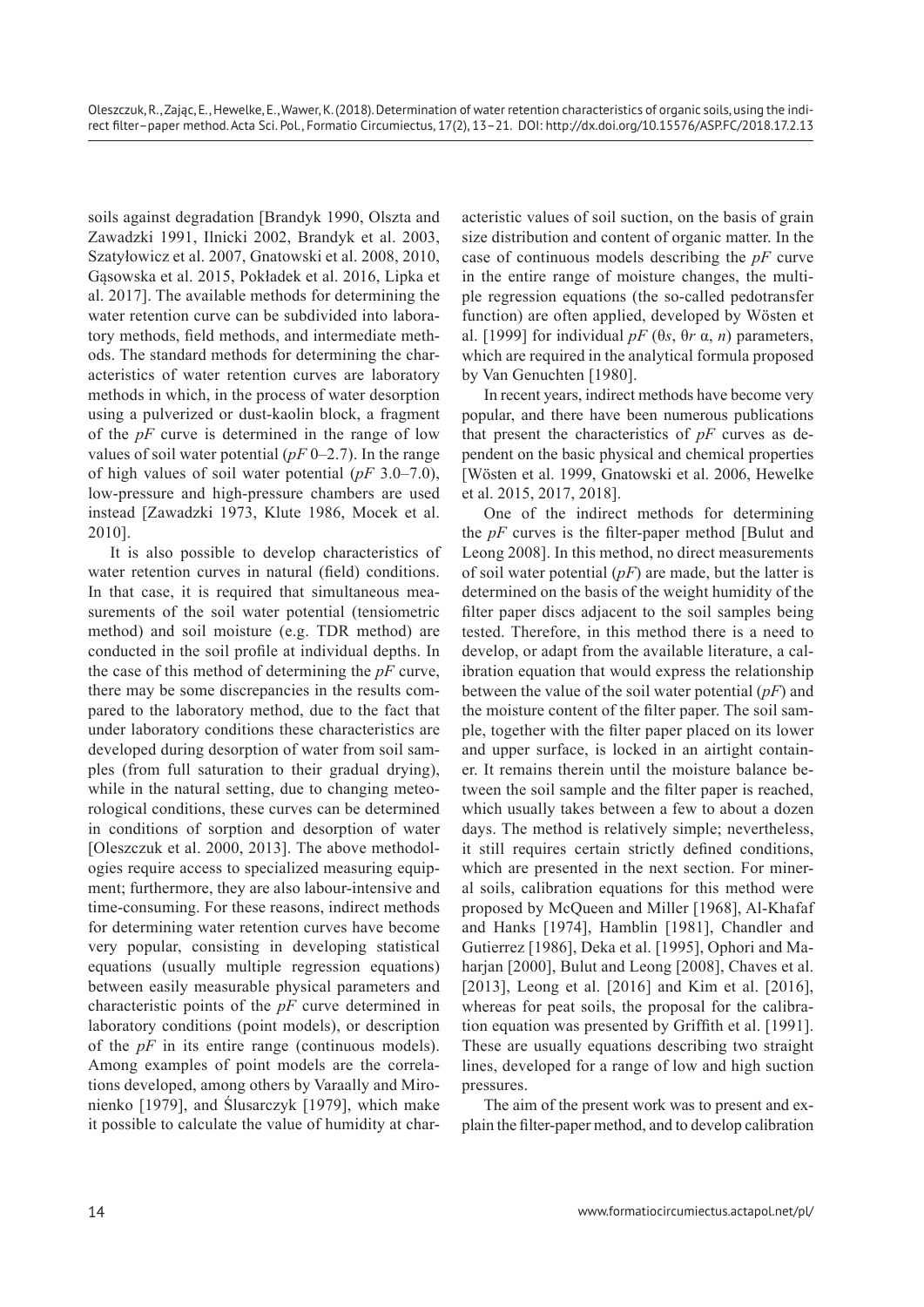equations that would facilitate the determination of the soil water potential (*pF*) value based on the weight humidity (W) of the filter paper for organic objects.

#### **RESEARCH MATERIAL AND METHODS**

Calibration curves for the filter-paper method were developed on soil samples taken from two profiles of organic moorsh soils [Systematyka… 2011] from two sites: "Kwatera 17" and "Wykowo", located on the Kuwasy peat bog in the mid-basin of the Biebrza River (in Podlasie region of Poland) [Hewelke et al. 2014]. The basic properties of soil samples taken at various depths (see: Table 1) were determined using standard methods [Maciak and Liwski 1996, Sapek and Sapek 1997]. The studied soils are characterized by medium (Lodging 17 – MtIIbb) and strong (Wykowo – MtI-IIcb) degree of advancement of the moorshification process. The type of peat material (fibric, hemic, or sapric) was determined according to the Systematics of Soils of Poland [Systematyka… 2011], while the types of moorsh (peat Z1, humic Z2, granular Z3) were determined according to the classification proposed by Okruszko [1976].

**Table 1.** Selected properties for the analysed organic soil materials in "Kwatera 17" and "Wykowo" sites Tabela 1. Wybrane właściwości fizyczne utworów organicznych na obiektach "Kwatera 17" i "Wykowo" i ich klasyfikacja.

| Layer<br>Warstwa<br>cm     | Ash content.<br>$%$ a.d.m.<br>Popielność,<br>$\%$ a.s.m. | Bulk density<br>Gestość<br>objętościowa gleby,<br>$g \cdot cm^{-3}$ | Total porosity,<br>$\%$ vol.<br>Porowatość ogólna,<br>$%$ obj. | Type of peat [Systematyka 2011]<br>or moorsh formation [Okruszko 1976]<br>Rodzaj materiału torfowego<br>[Systematyka 2011]<br>lub murszu [Okruszko 1976] |  |  |  |  |  |  |
|----------------------------|----------------------------------------------------------|---------------------------------------------------------------------|----------------------------------------------------------------|----------------------------------------------------------------------------------------------------------------------------------------------------------|--|--|--|--|--|--|
| "Kwatera 17" site (MtIIbb) |                                                          |                                                                     |                                                                |                                                                                                                                                          |  |  |  |  |  |  |
| $0 - 10$                   | 13.41                                                    | 0.238                                                               | 85.30                                                          | humic moorsh<br>mursz próchniczny Z2                                                                                                                     |  |  |  |  |  |  |
| $20 - 30$                  | 13.22                                                    | 0.198                                                               | 87.73                                                          | moss peat, hemic<br>torf mechowiskowy, hemic                                                                                                             |  |  |  |  |  |  |
| $40 - 50$                  | 14.23                                                    | 0.135                                                               | 91.69                                                          | alder peat, hemic<br>torf olesowy, hemic                                                                                                                 |  |  |  |  |  |  |
| "Wykowo" site (MtIIIcb)    |                                                          |                                                                     |                                                                |                                                                                                                                                          |  |  |  |  |  |  |
| $0 - 10$                   | 16.00                                                    | 0.338                                                               | 79.5                                                           | grainy moorsh<br>mursz ziarnisty Z3                                                                                                                      |  |  |  |  |  |  |
| $10 - 20$                  | 15.30                                                    | 0.270                                                               | 83.7                                                           | humic moorsh<br>mursz próchniczny Z2                                                                                                                     |  |  |  |  |  |  |
| $40 - 50$                  | 11.80                                                    | 0.156                                                               | 90.2                                                           | alder peat, sapric<br>torf olesowy, sapric                                                                                                               |  |  |  |  |  |  |

Source: own study – Źródło: wyniki własne.

The temperature of the room, in which the water retention measurements are carried out using the filter-paper method should remain in the range of  $+20\pm3\degree$ C. The temperature fluctuations during the test should not exceed  $\pm$  0.01 °C in order to avoid condensation when the soil contacts the filter paper. For this purpose, the sealed samples were additionally placed in a well-insulated container. The temperature and relative humidity of the surroundings have an impact on the loss of water contained in the paper during its transfer from the container with the soil in order to be weighed. This operation must therefore be carried out within 3–5 seconds (a 5–10 second exposure of the paper in a room with 30–50% rela-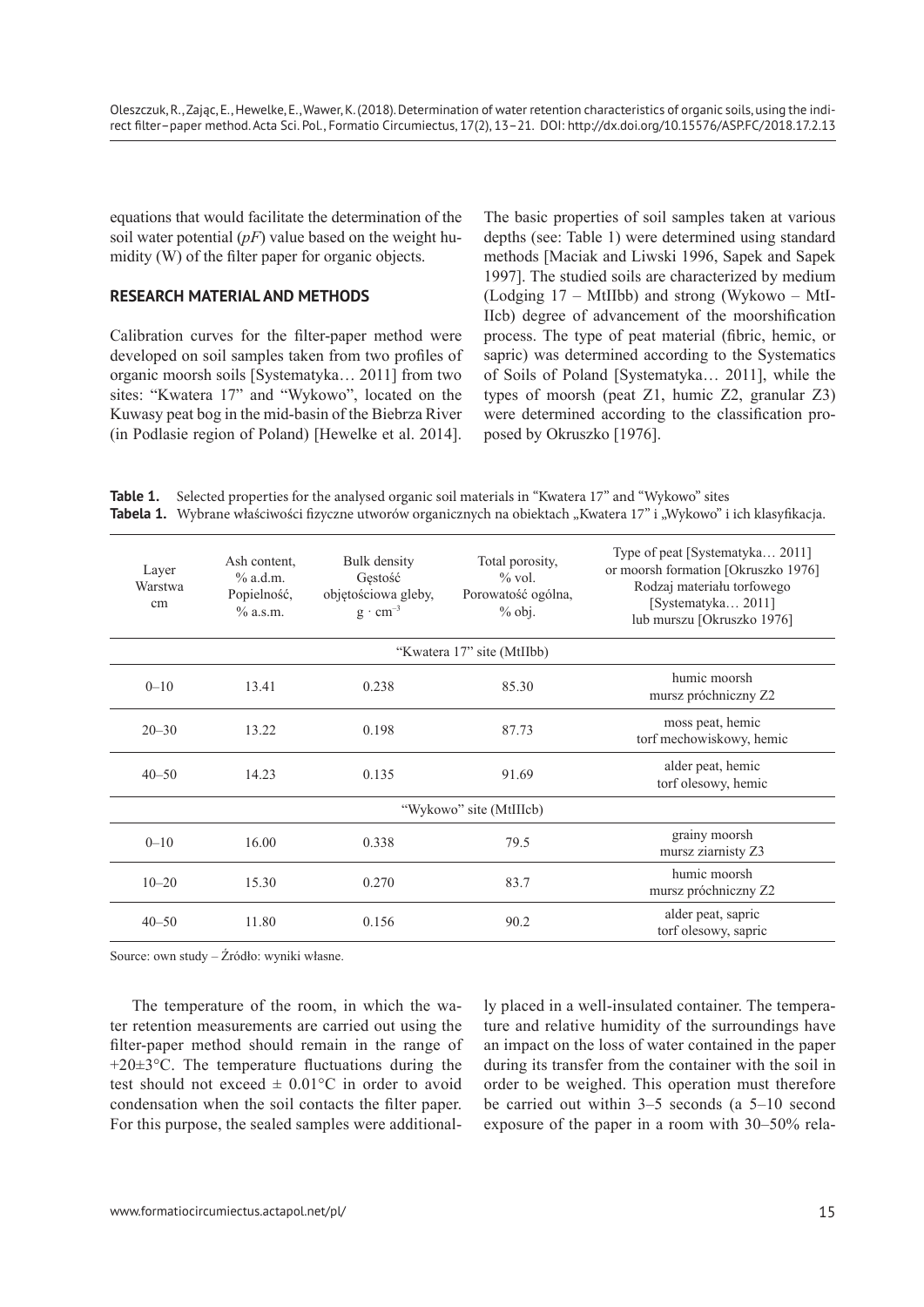tive humidity causes 5% or more of the weight loss by evaporation). The most important problem of this method is to determine the time it takes to balance the suction of the filter paper and the soil being tested, which on average should be 7 days. However, in many cases the balance is reached much earlier than that. When the water from the soil reaches equilibrium with the water absorbed by the filter paper, the weight of the filter paper mass and its weight humidity (*W*) are measured, and then, having the calibration equation  $(pF = f(W))$ , the value of soil water potential (*h*) is determined for the given value of the volume moisture of the soil sample.

For laboratory tests, soil samples were collected from characteristic intact layers, and placed in 68 cm<sup>3</sup> cylinders (three replicates). The samples were brought to full saturation, and then placed on a dust block [Zawadzki 1973, Klute 1986], in order to determine the equilibrium at suction pressure of  $pF = 1.0$ , that is, 10 cm of  $H_2O$ . Having reached that specific state, and determining their mass, the three samples from the same depth were placed vertically one on top of another, while three Whatman no. 42 filter-paper discs were inserted in-between them. Two outer discs protect the middle disc from soil deposition, which might distort the weight moisture readings of the centre disc. Thus prepared, the sets of soil samples were wrapped in foil, and placed in a container in an air-conditioned room with a constant temperature of 20°C for a period of 7 days. After this time, each of the middle filter-paper discs was weighed (within 3–5 s) on the scale on which a lidded glass container was placed. Subsequently, the paper discs were dried at 105°C to a constant weight in order to determine their weight moisture. Whenever the paper was removed, the soil moisture content of the soil sample was also determined (according to the same procedure), which was then converted into volume moisture. Identical process was performed when setting the next values of soil water potential, that is the *pF* of: 1.5, 1.8, 2.0, 2.7, 3.0, and 4.2, using new filter paper discs for each measurement. Moisture content of soil objects for respective values of soil water potential between  $pF = 1.0$  and  $pF = 2.0$ was determined on the dust block, whereas for potentials between  $pF = 2.7$  and  $pF = 4.2$ , low-pressure and high-pressure chambers were used [Zawadzki 1973, Klute 1986]. The calibration equations for the

filter-paper method were expressed as the relationship between soil water potential (*pF*) values and moisture content values of the filter paper (*W*), and presented in the form of polynomials of the third degree.

The research we have conducted further allowed us to determine the water retention curves for the analysed organic samples, by using standard laboratory methods (dust block, pressure chambers) [Zawadzki 1973], which has been described using the following analytical formula according to Van Genuchten [1980]:

$$
\Theta(h) = \Theta_r + \frac{\Theta_s - \Theta_r}{\left(1 + |\alpha h|^\eta\right)^m} \tag{1}
$$

where:

 $\theta$ *s* – humidity of the fully saturated state, cm<sup>3</sup> · cm<sup>-3</sup>,  $\theta r$  – residual moisture, cm<sup>3</sup> · cm<sup>-3</sup>,

*h* – soil water potential, cm,

 $\alpha$ , *n* – shape parameters of the *pF* curve, cm<sup>-1</sup>, and (–) respectively,

*m* – shape parameter of the *pF* curve calculated from the formula  $m = 1 - 1/n$ 

The fitting of the water retention curves was carried out using the RTEC software [Van Genuchten et al. 1991] for the variant in which the  $\theta_r$   $\alpha$  and n values were sought, whereas the value of  $\theta_s$  was measured in the laboratory conditions.

#### **RESEARCH RESULTS**

The determined courses of water retention curves indicate that the retention capacity of organic deposits at all analysed depths from the "Wykowo" site (see: Fig. 1 d, e, and f) are much smaller than in the case of "Kwatera 17" site (see: Fig. 1 a, b, and c). This is additionally confirmed by the values of the parameters describing the *pF* curves (see: Table 2). The decrease in the retention capacity of peat soils indicates the greater advancement of moorshification and mineralization processes [Okruszko 1993], which is also reflected in the differences concerning the studied properties of soils between the two sites (see: Table 1).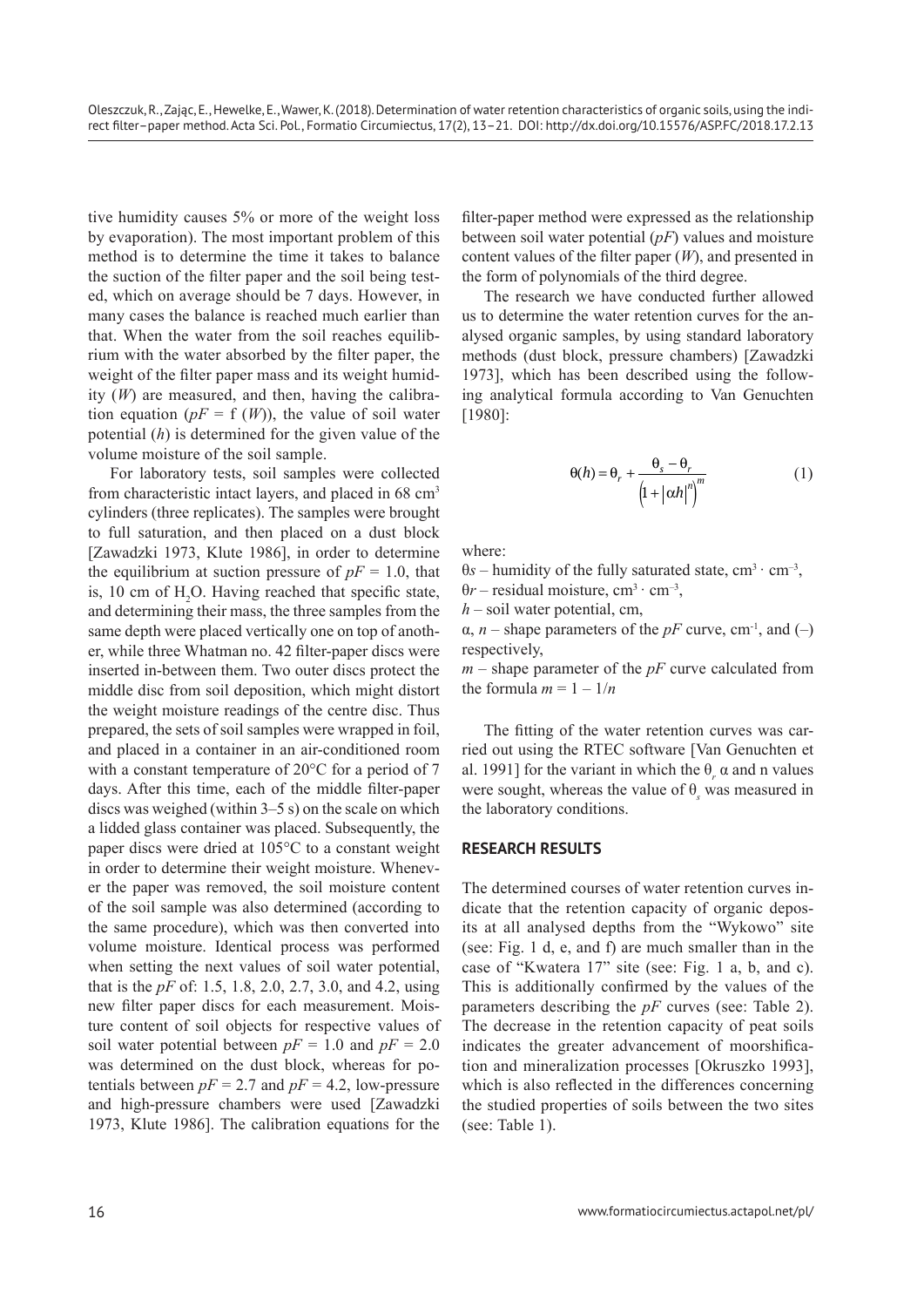

**Fig. 1.** Measured and fitted *pF* curves for "Kwatera 17" site in the layers of: 0–10 cm (a), 20–30 cm (b) and 40–50 cm (c) and for "Wykowo" site in the layers of: 0–10 cm (d), 10–20 cm (e) and 40–50 cm (f). Source: own study **Ryc. 1.** Pomierzone i wyrównane krzywe *pF* dla obiektu Kwatera 17 w warstwach 0–10 cm (a), 20–30 cm (b) i 40–50 cm (c) oraz dla obiektu Wykowo w warstwach 0–10 cm (d), 10–20 cm (e) oraz 40–50 cm (f), źródło: opracowanie własne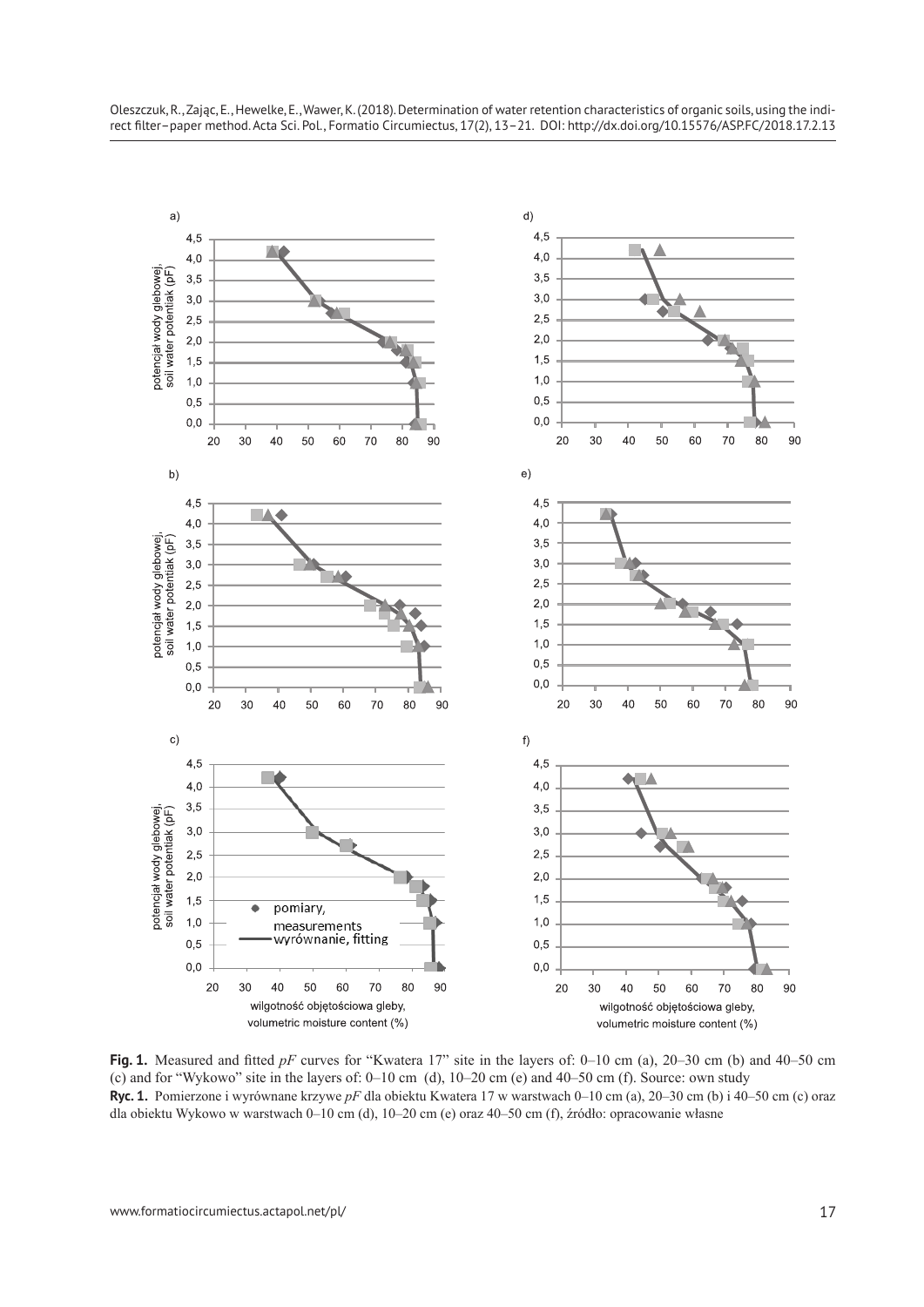**Table 2.** The required parameters in van Genuchten [1980] formula, describing *pF* curves of the analysed organic soil material

**Tabela 2.** Wymagane w równaniu van Genuchtena [1980] parametry opisujące krzywe pF w badanych utworach organicznych

| Parametry – Parameters |            |                                                                                                                 |          |                            |   |                |  |  |  |  |
|------------------------|------------|-----------------------------------------------------------------------------------------------------------------|----------|----------------------------|---|----------------|--|--|--|--|
| Layer<br>Warstwa<br>cm | $\Theta_s$ | $\theta_r$<br>$\text{cm}^3 \cdot \text{cm}^{-3} \cdot \text{cm}^{-3} \cdot \text{cm}^{-3} \cdot \text{cm}^{-1}$ | $\alpha$ | n                          | m | $\mathbb{R}^2$ |  |  |  |  |
| "Kwatera 17" site      |            |                                                                                                                 |          |                            |   |                |  |  |  |  |
| $0 - 10$               | 0.8497     | 0.3490                                                                                                          |          | 0.0088 1.4674 0.3185 0.999 |   |                |  |  |  |  |
| $20 - 30$              | 0.8400     | 0.2975                                                                                                          |          | 0.0112 1.3887 0.2799 0.997 |   |                |  |  |  |  |
| $40 - 50$              | 0.8660     | 0.3351                                                                                                          |          | 0.0075 1.5335 0.3479 0.997 |   |                |  |  |  |  |
| "Wykowo" site          |            |                                                                                                                 |          |                            |   |                |  |  |  |  |
| $0 - 10$               | 0.7822     | 0.4280                                                                                                          |          | 0.0130 1.5861 0.3695 0.997 |   |                |  |  |  |  |
| $10 - 20$              | 0.7803     | 0.3368                                                                                                          |          | 0.0297 1.5908 0.3714 0.995 |   |                |  |  |  |  |
| $40 - 50$              | 0.8058     | 0.3844                                                                                                          |          | 0.0376 1.3192 0.2749 0.994 |   |                |  |  |  |  |

Source: own study – Źródło: wyniki własne

In the case of the "Kwatera 17" site (see: Fig. 2), the measurement points for sapric  $(0-10 \text{ cm})$  take slightly higher moisture values of filter paper with the same values of soil water potential (*pF*) compared to heminic peat, both alder (20–30 cm) and moss (40–  $-50$  cm).



**Fig. 2.** The calibration curves for the filter paper method for organic soil objects from the "Kwatera 17" site. Source: own study

**Ryc. 2.** Krzywe kalibracji do metody bibuły filtracyjnej dla utworów organicznych z obiektu Kwatera 17. Źródło: opracowanie własne

This resulted in the need to develop two separate calibration equations, i.e. for sapric (2) and for hepe peat (moss peat and alder peat) (3) in the form of polynomials of the third degree (determination coefficients of  $R^2 = 0.999$  and  $R^2 = 0.962$ , respectively):

$$
pF = -1.453 \cdot 10^{-6} \cdot W^3 + 0.000689 \cdot W^2 - 0.1107 \cdot W + 7.99 \tag{2}
$$

$$
pF = -1 \cdot 10^{-6} \cdot W^3 + 0.0004 \cdot W^2 - 0.0609 \cdot W + 5.2062 \tag{3}
$$

where:

- $pF$  value of soil water potential,  $-$ ,
- $W$  gravimetric humidity of the filter paper,  $\%$ of weight.

From the measurement data (see: Fig. 3) it follows that in the case of the "Wykowo" site, it is possible to develop a common calibration equation in the form of a third degree polynomial (4) for all organic species present here, i.e. moorsh and sapric (alder) peat (coefficient of determination  $R^2 = 0.966$ ):

$$
pF = -8.336 \cdot 10^{-7} \cdot W^3 + 0.000417 \cdot W^2 - 0.0734 \cdot W + 6.2845 \tag{4}
$$

where:

 $pF$  – value of soil water potential, –,

 $W$  – gravimetric humidity of the filter paper,  $\%$  of weight.



**Fig. 3.** The calibration curve for the filter-paper method, for organic soil materials from the "Wykowo" site. Source: own study

**Ryc. 3.** Krzywa kalibracji do metody bibuły filtracyjnej dla utworów organicznych z obiektu Wykowo, źródło: opracowanie własne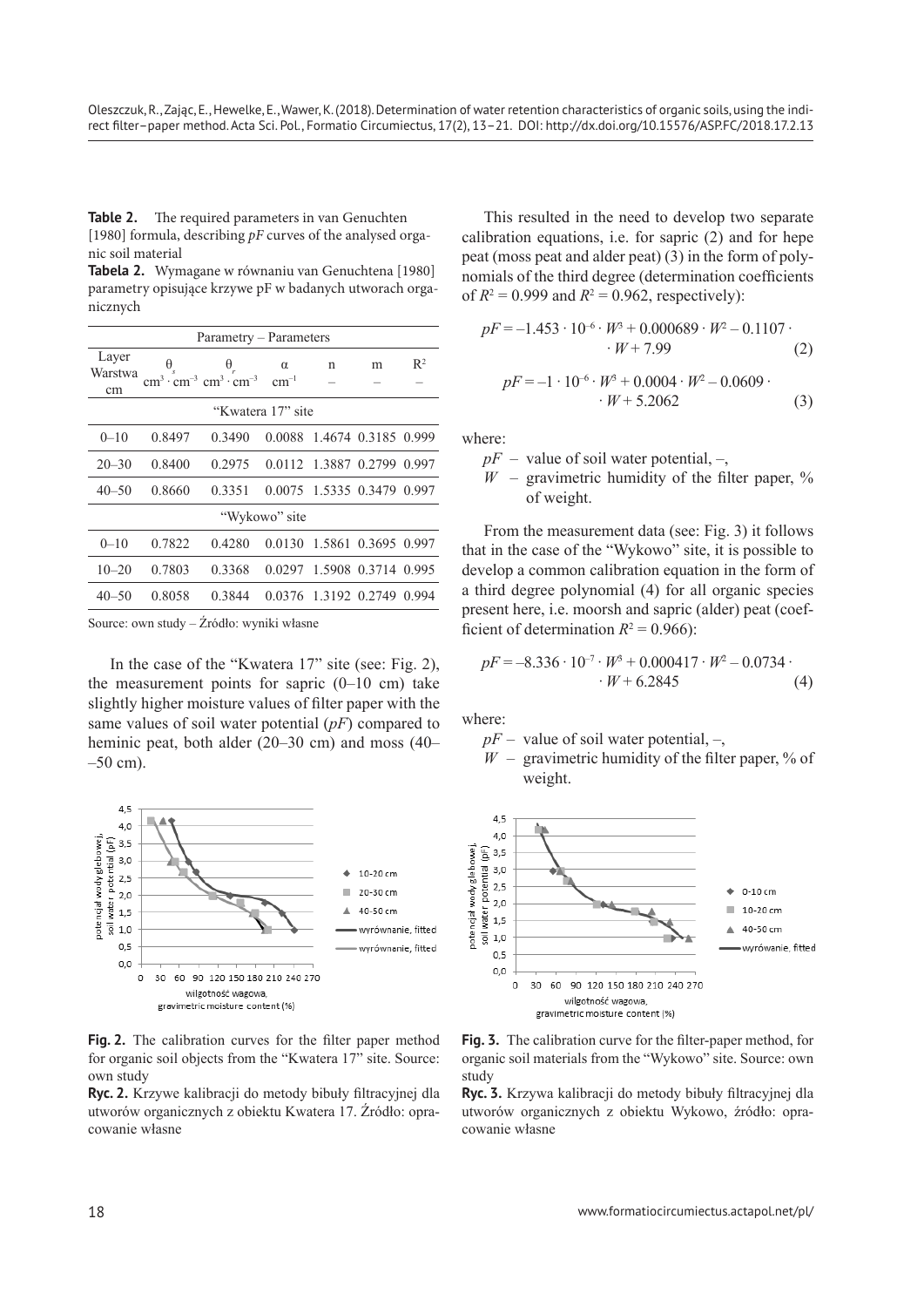## **CONCLUSIONS**

- 1. The filter-paper method can be used as an indirect method for determining water retention curves of organic moorsh and peat soils.
- 2. The paper proposes three equations of calibration curves for filter paper: for moorsh and for peat (moss and alder peat), and for saprovar (alder peat).
- 3. The developed calibration equations for filter paper, presented in the form of polynomial equations of the third degree, describe very well the relationship between suction pressure values in the measuring range of *pF* between 1.0-4.2, and moisture content of the filter paper, as evidenced by very high values of  $R<sup>2</sup>$  determination coefficients.
- 4. The comparison of parameters required in the Van Genuchten [1980] formula, and the course of water retention curves for moorsh, heme and saprovar peat, confirm the lower retention capacity of moorsh, which was particularly evident in the case of heavily degraded soils at the "Wykowo" site.

## **REFERENCES**

- Al-Khafaf, S., Hanks, R.J. (1974). Evaluation of the filter paper method for estimating soil water potential. Soil Science, 117, 4, 194–199.
- Brandyk, T. (1990). Podstawy regulowania uwilgotnienia gleb dolinowych. Rozprawy i monografie naukowe, 116. Wydawnictwo SGGW, Warszawa.
- Brandyk, T., Szatyłowicz, J., Oleszczuk, R., Gnatowski, T. (2003). Water-related physical attributes of organic soils. [In:] Organic soils and peat materials for sustainable agriculture. Eds. L.-E. Parent, P. Ilnicki. CRC Press and International Peat Society, Boca Raton, Florida, USA, 33–66.
- Bulut, R., Leong, E.C. (2008). Indirect measurement of suction. Geotech. Geolog. Engineer., 26(6), 633.
- Chandler, R.J., Gutierrez, C.I. (1986). The filter-paper method of suction measurement. Geotechnique, 36, 265– –268.
- Chavez, J.A., Lopez, R., Kopecky, L., Landaverde, J. (2013). Soil-water retention curve and beginning of monitoring in Tierra Blanca Joven (TBJ). Revista Geológica de América Central, 49, 83–99.
- Deka, R.N. Wairiu, M., Mtakwa, P.W., Mullins, C.E., Veenedaal, E.M. Townend, J. (1995). Use and accuracy of the

filter-paper technique for measurement of soil matric potential. Europ. J. Soil Sci., 46, 233–238.

- Gąsowska, M., Oleszczuk, R., Urbański, J., Baryła, A. (2015). Analiza zmian położenia wód gruntowych i uwilgotnienia na fragmencie systemu nawodnień podsiąkowych w glebie torfowo-murszowej. Infrastr. Ekol. Ter. Wiej., III/1, 583–592.
- Gnatowski, T., Oleszczuk, R., Szatyłowicz, J., Brandyk, T. (2008). Analysis of retention and hydraulic properties in peat-moorsh soil. Polish J. Environm. Studies, 17(3A), 211–215.
- Gnatowski, T., Szatyłowicz, J., Brandyk, T., Kechavarzi, C. (2010). Hydraulic properties of fen peat soils in Poland. Geoderma, 154(3–4), 188–195.
- Gnatowski, T., Szejba, D., Szatyłowicz, J., Oleszczuk, R., Brandyk, T., Sosulski, T. (2006). Wpływ właściwości fizycznych i chemicznych utworów torfowych z obszaru Doliny Biebrzy na zdolności retencjonowania wody. [In:] Właściwości fizyczne i chemiczne gleb organicznych. Eds. T. Brandyk, L. Szajdak, J. Szatyłowicz. Wydawnictwo SGGW, Warszawa, 65–74.
- Griffith, G.W., Roughley, R.J., Pitman, T.M. Spohr, L.J. (1991). Factors affecting the determination of the moisture characteristics of peat by the filter paper method. Soil Biol. Biochem., 23, 11, 1065–1070.
- Hamblin, A.P. (1981). Filter-paper method for routine measurements of field water potential. J. Hydrology, 53, 355–360.
- Hewelke, E., Szatyłowicz, J., Gnatowski, T. Oleszczuk, R. (2014). Zmienność przestrzenna uwilgotnienia hydrofobowej gleby organicznej w warunkach przepływu preferencyjnego. Rocz. Ochrona Środowiska, 16(1), 580–607.
- Hewelke, P., Gnatowski, T., Hewelke, E., Tyszka, J., Żakowicz, S. (2015). Analysis of water retention capacity for selected forest soils in Poland. Polish J. Environm. Studies, 24(3), 1013–1019.
- Hewelke, P., Hewelke, E., Chołast, S., Żakowicz, S., Lesak, M. (2017). Ocena możliwości zastosowania wybranych funkcji pedotransfer do wyznaczania retencji gleb leśnych w Polsce. Przegląd Naukowy – Inżyn. Kształt. Środ., 26(3), 336–345.
- Hewelke, P., Hewelke E., Oleszczuk, R., Kwas. M. (2018) The application of pedotransfer functions for estimating water retention of alluvial soils in the Żuławy Wiślane, northern Poland. Soil Sci. Ann., 69(1).
- Ilnicki, P. (2002). Torfowiska i torf. Wydawnictwo AR im. A. Cieszkowskiego, Poznań.
- Jury, W.A., Gardner, W.R., Gardner, W.H. (1991). Soil physics. 5th ed. John Wiley & Sons, New York, 173–195.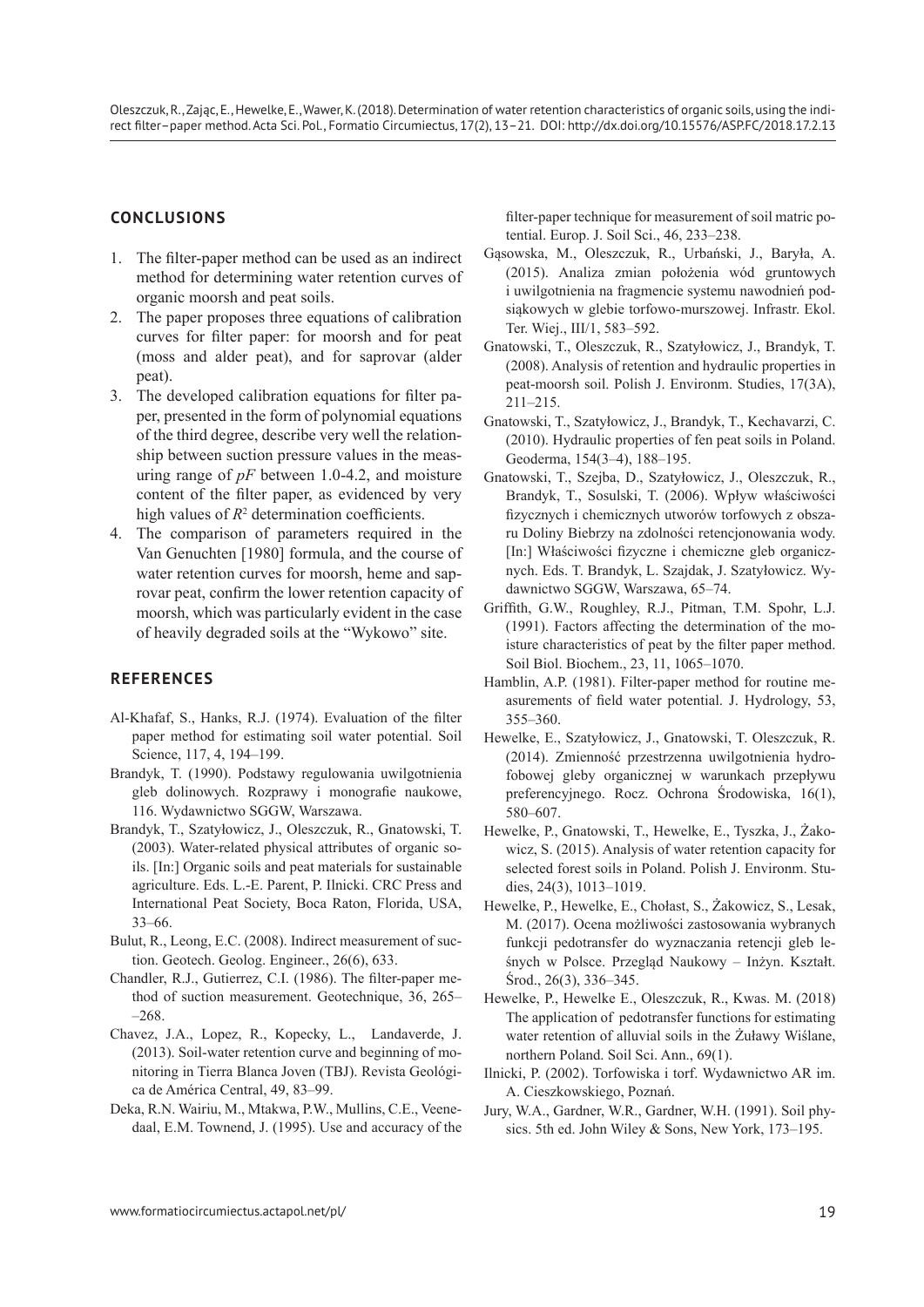Oleszczuk, R., Zając, E., Hewelke, E., Wawer, K. (2018). Determination of water retention characteristics of organic soils, using the indirect filter–paper method. Acta Sci. Pol., Formatio Circumiectus, 17(2), 13–21. DOI: http://dx.doi.org/10.15576/ASP.FC/2018.17.2.13

- Kim, H., Prezzi, M., Salgado, R. (2016). Calibration of Whatman Grade 42 filter paper for soil suction measurement. Canadian J. Soil Sci., 97(2), 9–98.
- Klute, A. (1986). Water retention: laboratory methods. [In:] Methods of soil analysis. Part 1: Physical and mineralogical methods. Agronomy Monographs, 9. Ed. A. Klute. ASA I SSA: Madison, Wisconsin, 635–662.
- Leong, E. C., Kizza, R., Rahardjo, H. (2016). Measurement of soil suction using moist filter paper. [In:] E3S Web of Conferences E-UNSAT 2016, 9, 10012.
- Lipka, K., Zając, E., Hlotov, V., Siejka, Z. (2017). Disappearance rate of a peatland in Dublany near Lviv (Ukraine) drained in 19th century. Mires and Peat, 19(17), 1–15.
- Maciak, F., Liwski, S. (1996). Ćwiczenia z torfoznastwa. Wydawnictwo SGGW, Warszawa.
- Mcqueen, I., Miller, R.F. (1968). Calibration and evaluation of a wide-range gravimetric method for measuring moisture stress. Soil Sci., 106, 225–231.
- Mocek, A., Drzymała, S., Maszner, P. (2010). Geneza, analiza i klasyfikacja gleb. Wydawnictwo AR im. A. Cieszkowskiego, Poznań, ss. 416.
- Okruszko, H. (1993). Transformation of fen-peat soils under the impact of draining. Zesz. Probl. Post. Nauk Roln., 4–73
- Okruszko, H. (1976). Zasady rozpoznawania i podziału gleb hydrogenicznych z punktu widzenia potrzeb melioracji. Biblioteczka Wiadomości IMUZ, 52, 7–54.
- Oleszczuk, R., Gnatowski, T., Chrzanowski, S. (2013). Analiza właściwości fizyko-wodnych wierzchniej warstwy zmeliorowanej gleby torfowo-murszowej. Acta Sci. Pol., Formatio Circumiectus, 12(2), 83–92.
- Oleszczuk, R., Szatyłowicz, J, Brandyk, T., Gnatowski, T. (2000). An analysis of the influence of shrinkage on water retention characteristics of fen peat-moorsh soil. Suo, 51(3), 139–147.
- Olszta, W., Zawadzki, S. (1991). Właściwości retencyjne gleb, metody ich określania oraz sposoby wykorzystania w melioracji. Materiały Instruktażowe 94. Instytut Melioracji i Użytków Zielonych, Falenty.
- Ophori, D.U., Maharjan, B. (2000). First approximations of soil moisture retention curves using the filter-paper method. Hydrological Processes, 14, 1131–1138.
- Pokładek, R., Kowalczyk, T., Orzepowski, W., Żmuda, R. (2016). Retencyjność gleb w okresie wegetacyjnym na przykładzie obiektu Samowtór. Infrastr. Ekol. Ter. Wiej., I/1, 33–44
- Sapek, A., Sapek, B. (1997). Metody analizy chemicznej gleb organicznych. Materiały Instruktażowe, 115, IMUZ, Falenty.
- Systematyka gleb Polski (2011). Rocz. Glebozn. Soil Sci. Ann., 62(3), 1–193.
- Ślusarczyk, E. (1979). Określanie retencji użytecznej gleb mineralnych dla prognozowania i projektowania nawodnień. Melioracje Rolne, 3(53), 1–10.
- Szatylowicz, J., Gnatowski, T., Szejba, D., Oleszczuk, R., Brandyk, T., Kechavarzi, C., (2007). Moisture content variability in drained fen soil. [In:] T. Okruszko, E. Maltby, J. Szatylowicz, D. Świątek, W. Kotowski (eds.). Wetlands Monitoring, Modelling and Management. Taylor and Francis Group, London, 113–120.
- Van Genuchten, M.Th., Leij, F.J., Yates, S.R. (1991). The RETC code for quanifity the hydraulic functions of unsaturated soils. U.S. Environmental Protection Agency, Washington DC.
- Van Genuchten, M.Th. (1980). A closed form equation for predicting the hydraulic conductivity of unsaturated soils. Soil Science Society of America J., 44, 892–898.
- Varallyay G., Mironienko E.V. 1979. Soil water relationships in saline and alkali conditions. [In:] Modeling of Salinization and Alkalization. Eds. V.A. Kovda, I. Szabolces. Agrokemia es Talatjan, 28 (Supplement), 33–82.
- Wösten, J.H.M., Lilly, A., Nemes, A., Le Bas, C. (1999). Development and use of a database of hydraulic properties of European soils. Geoderma, 90, 169–185.
- Zawadzki, S. (1973). Laboratoryjne oznaczanie zdolności retencyjnej utworów glebowych. Wiadomości IMUZ, 11(2), 11–30.

### **WYZNACZANIE KRZYWYCH RETENCYJNOŚCI WODNEJ GLEB ORGANICZNYCH METODĄ POŚREDNIĄ – BIBUŁY FILTRACYJNEJ**

#### **STRESZCZENIE**

W pracy przedstawiono jedną z metod pośrednich wyznaczania krzywych retencyjności wodnej jaką jest metoda bibuły filtracyjnej. W metodzie tej nie wykonuje się bezpośrednich pomiarów potencjału wody glebowej (*pF*), lecz wyznacza się go na podstawie wilgotności wagowej krążków bibuły filtracyjnej przylegającej